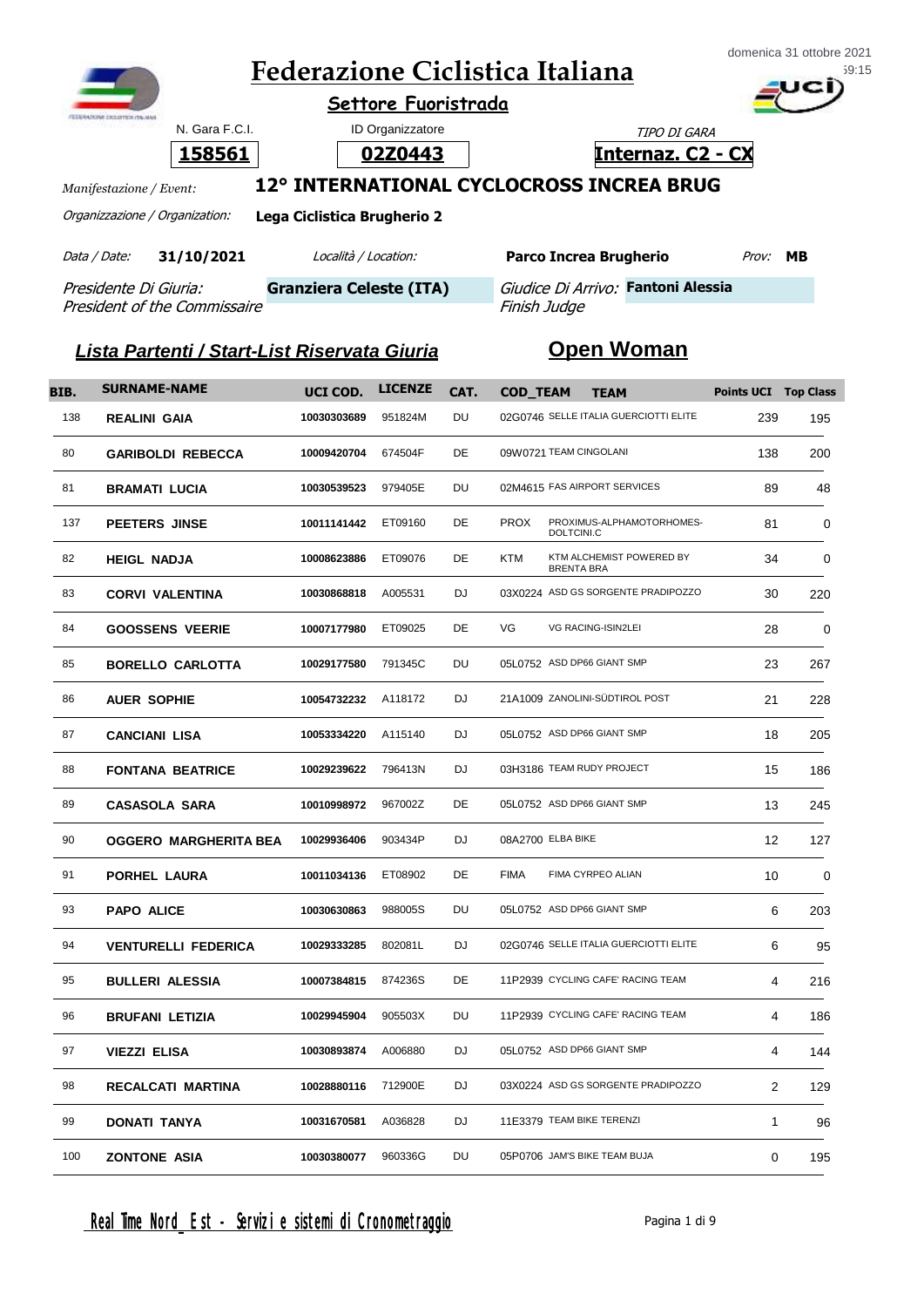**Settore Fuoristrada**

TIPO DI GARA

**Internaz. C2 - CX**

#### N. Gara F.C.I.



**02Z0443**

### **12° INTERNATIONAL CYCLOCROSS INCREA BRUGHERIO**

#### **Lega Ciclistica Brugherio 2**

| 101 | <b>SANTIN GAIA</b>           | 10033060008 | A076031 | DJ | 05L0752 ASD DP66 GIANT SMP  |                                            | 0 | 114 |
|-----|------------------------------|-------------|---------|----|-----------------------------|--------------------------------------------|---|-----|
| 102 | <b>OBERPARLEITER ANNA</b>    | 10005837562 | 641340U | DE |                             | 21U1151 RH RACING KRONPLATZKING            | 0 | 105 |
| 103 | <b>RUMAC ELISA</b>           | 10028984085 | 722161W | DU | 05L0752 ASD DP66 GIANT SMP  |                                            | 0 | 104 |
| 104 | ZANGA MARTA                  | 10030364620 | 958422Z | DU | 02R4164 KTM BRENTA BRAKES   |                                            | 0 | 87  |
| 105 | <b>FEDE NICOLE</b>           | 10023490653 | 954150G | DU |                             | 02L4614 GUERCIOTTI DEVELOPMENT             | 0 | 76  |
| 106 | <b>RIZZO VITTORIA</b>        | 10031699378 | A037878 | DJ |                             | 02L4614 GUERCIOTTI DEVELOPMENT             | 0 | 70  |
| 107 | <b>VERRANDO ALESSIA</b>      | 10010128295 | 924571L | DE |                             | 11B3260 RACE MOUNTAIN FOLCARELLI TEAM      | 0 | 69  |
| 108 | <b>BERTONI GIULIA</b>        | 10030059674 | 920377H | DU |                             | 02L4614 GUERCIOTTI DEVELOPMENT             | 0 | 62  |
| 109 | <b>MORO KATIA</b>            | 10015513314 | 860511U | DE |                             | 01C2379 DOTTA BIKE RACING TEAM             | 0 | 52  |
| 110 | <b>BARDELLE ANNA</b>         | 10029042689 | 727323V | DJ | 03H3186 TEAM RUDY PROJECT   |                                            | 0 | 49  |
| 111 | <b>GRAF JULIA MARIA</b>      | 10030132426 | 929913Q | DU |                             | 21Z1107 ASC KARDAUN-CARDANO                | 0 | 48  |
| 112 | <b>VERGANO CECILIA</b>       | 10098071226 | A186994 | DJ |                             | 01C2379 DOTTA BIKE RACING TEAM             | 0 | 48  |
| 113 | <b>BORGHESI GIADA</b>        | 10030646021 | 989655A | DU |                             | 20J0315 TEAM LAPIERRE - TRENTINO - ALE'    | 0 | 46  |
| 114 | POLETTI ANITA                | 10032537521 | A061913 | DJ |                             | 02E4424 TEAM CICLOCROSS PCR<br>TAINENBERG  | 0 | 33  |
| 115 | <b>GIANNOTTI GIORGIA</b>     | 10031577524 | A033281 | DJ | 08Z2703 VALLERBIKE          |                                            | 0 | 32  |
| 116 | <b>COZZARI MARTINA</b>       | 10015475221 | 867315S | DE | 08H3021 ZHIRAF GUERCIOTTI   |                                            | 0 | 32  |
| 117 | <b>ONEDA IRENE</b>           | 10030468084 | 972299C | DJ |                             | 01J2233 G.S. CICLI FIORIN CYCLING TEAM ASD | 0 | 30  |
| 118 | <b>BIENATI SHERYL REGINA</b> | 10086868231 | A162666 | DE | 01U2371 LORIS BIKE PRO TEAM |                                            | 0 | 30  |
| 119 | PELLIZZARO JESSICA           | 10009164965 | 927336K | DE | 09W0721 TEAM CINGOLANI      |                                            | 0 | 28  |
| 120 | <b>MARZANI LETIZIA</b>       | 10028944780 | 718123U | DU |                             | 09Y0801 SUPERBIKE BRAVI PLATFORMS TEAM     | 0 | 26  |
| 121 | <b>ARICI SOFIA</b>           | 10032014125 | A048607 | DU |                             | 05P0706 JAM'S BIKE TEAM BUJA               | 0 | 20  |
| 123 | MAZZUOLA ASIA                | 10029127060 | 781135Q | DU | 08Z2703 VALLERBIKE          |                                            | 0 | 6   |
| 124 | <b>BARRA LETIZIA</b>         | 10029050874 | 727846S | DJ |                             | 08L3139 MICHELE BARTOLI ACADEMY            | 0 | 2   |
| 125 | <b>BRESCIANI NICOLETTA</b>   | 10003146521 | 430526L | DE |                             | 02K4397 BONFANTI RACING TEAM               | 0 | 0   |
| 126 | PELLEGRINO CLARA             | 10030666835 | 991917B | DU |                             | 01B2350 BUZZI UNICEM BIKE TEAM             | 0 | 0   |
| 129 | LE DANTEC. E GWENNING        | 10023569061 | ET08901 | DE | FIMA                        | FIMA CYRPEO ALIAN                          | 0 | 0   |
| 131 | <b>GODART SUZIE</b>          | 10001666764 | ET09077 | DE | DIF                         | TEAM, DIFFERDANGE                          | 0 | 0   |
|     |                              |             |         |    |                             |                                            |   |     |

Real Time Nord Est - Servizi e sistemi di Cronometraggio enteri di pagina 2 di 9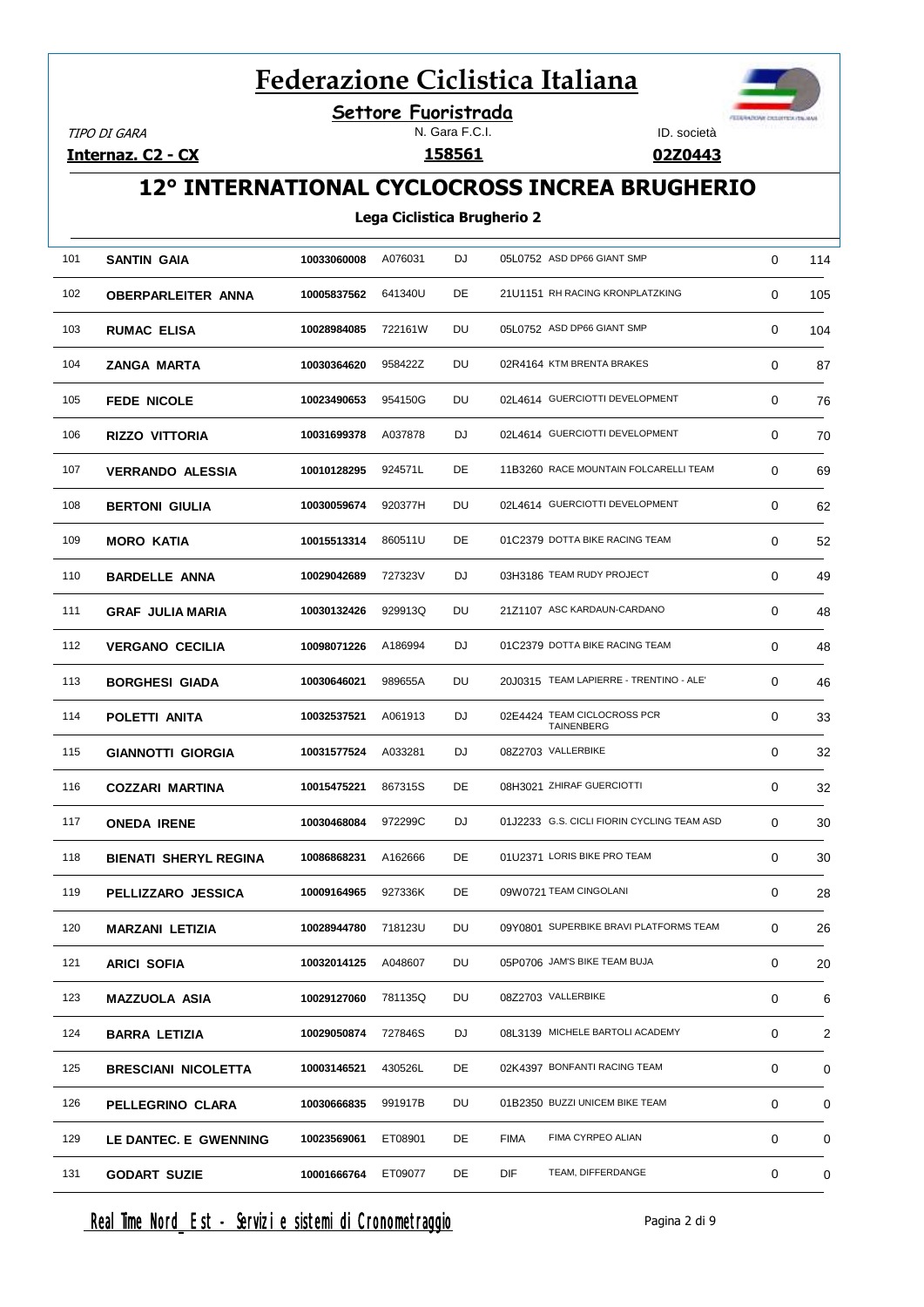|     |                           | <b>Federazione Ciclistica Italiana</b> |                             |                |                             |                                                  |          |          |
|-----|---------------------------|----------------------------------------|-----------------------------|----------------|-----------------------------|--------------------------------------------------|----------|----------|
|     | TIPO DI GARA              |                                        | Settore Fuoristrada         | N. Gara F.C.I. |                             | ID. società<br>02Z0443                           |          |          |
|     | <u> Internaz. C2 - CX</u> |                                        |                             | <u>158561</u>  |                             |                                                  |          |          |
|     |                           |                                        |                             |                |                             | 12° INTERNATIONAL CYCLOCROSS INCREA BRUGHERIO    |          |          |
|     |                           |                                        | Lega Ciclistica Brugherio 2 |                |                             |                                                  |          |          |
|     |                           |                                        |                             |                |                             |                                                  |          |          |
| 132 | <b>BORTOLOTTI SIMONA</b>  | 10008636519                            | 587661V                     | <b>DE</b>      | 02U1657 GS CICLI FIORIN ASD |                                                  | 0        | $\Omega$ |
| 133 | <b>DESANDO MARGHERITA</b> | 10028867584                            | 711723W                     | DU             |                             | 02E4424 TEAM CICLOCROSS PCR<br><b>TAINENBERG</b> | $\Omega$ | $\Omega$ |
| 134 | <b>COMINCINI NICOLE</b>   | 10029303074                            | 800201K                     | DJ.            |                             | 02J3588 GRUPPO NULLI # GUBER BANCA               | $\Omega$ | 0        |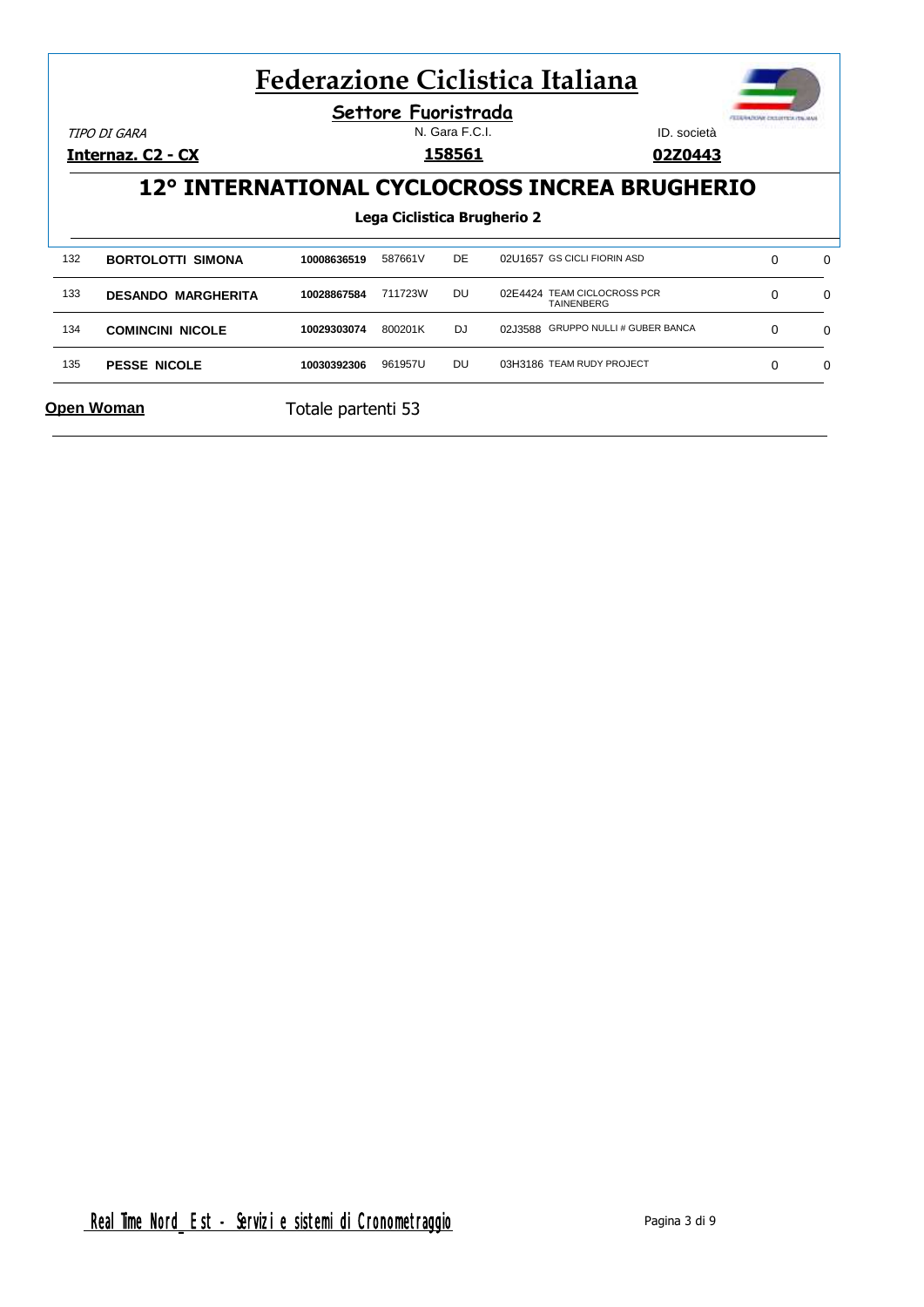N. Gara F.C.I. **Settore Fuoristrada**

TIPO DI GARA

**Internaz. C2 - CX**



**02Z0443**

### **12° INTERNATIONAL CYCLOCROSS INCREA BRUGHERIO**

**Lega Ciclistica Brugherio 2**

|                | <u> Lista Partenti / Start-List Riservata Giuria</u> |             |                |      |                 | <u>Open Men</u>                         |                             |     |
|----------------|------------------------------------------------------|-------------|----------------|------|-----------------|-----------------------------------------|-----------------------------|-----|
| BIB.           | <b>SURNAME-NAME</b>                                  | UCI COD.    | <b>LICENZE</b> | CAT. | <b>COD_TEAM</b> | <b>TEAM</b>                             | <b>Points UCI Top Class</b> |     |
| $\mathbf{1}$   | <b>TONEATTI DAVIDE</b>                               | 10030672491 | 992485C        | UN   |                 | 05L0752 ASD DP66 GIANT SMP              | 172                         | 216 |
| $\overline{2}$ | <b>BERTOLINI GIOELE</b>                              | 10007946102 | A088812        | EL.  |                 | 02G0746 SELLE ITALIA GUERCIOTTI ELITE   | 122                         | 208 |
| 3              | <b>DORIGONI JAKOB</b>                                | 10009770510 | 864135K        | EL.  |                 | 02G0746 SELLE ITALIA GUERCIOTTI ELITE   | 48                          | 140 |
| 4              | <b>FONTANA FILIPPO</b>                               | 10016518878 | 796402U        | UN   |                 | 11G0228 C.S. CARABINIERI                | 45                          | 70  |
| 5              | RICHARD ANDRADE FLORIA                               | 10069950825 | ET09020        | UN   | <b>UDCN</b>     | UC NANTES ATLANTIQUE                    | 42                          | 0   |
| 6              | <b>COMINELLI CRISTIAN</b>                            | 10003323444 | 619390R        | EL   |                 | 02P2316 SCOTT RACING TEAM               | 36                          | 200 |
| 7              | <b>FOLCARELLI ANTONIO</b>                            | 10009746258 | 948176G        | EL.  |                 | 11B3260 RACE MOUNTAIN FOLCARELLI TEAM   | 28                          | 243 |
| 8              | <b>PARENTI NICOLA</b>                                | 10013694562 | 937962R        | EL.  |                 | 08Z3256 ASD CYCLING TEAM ZEROSEI        | 18                          | 32  |
| 9              | <b>SAMPARISI NICOLAS</b>                             | 10007095734 | 601320R        | EL.  |                 | 02R4164 KTM BRENTA BRAKES               | 14                          | 90  |
| 10             | <b>LEONE SAMUELE</b>                                 | 10029422104 | 807399C        | UN   |                 | 02G0746 SELLE ITALIA GUERCIOTTI ELITE   | 8                           | 202 |
| 11             | PETRUŠ LUBOMIR                                       | 10005618809 | ET09079        | EL.  | D <sub>2</sub>  | D2 MONT MERIDA CYCLING TEAM             | 8                           | 0   |
| 12             | <b>CEOLIN FEDERICO</b>                               | 10011230055 | 911827G        | UN   |                 | 02L4614 GUERCIOTTI DEVELOPMENT          | 6                           | 193 |
| 13             | <b>BERGAGNA TOMMASO</b>                              | 10030685831 | 994021F        | UN   |                 | 05L0752 ASD DP66 GIANT SMP              | 4                           | 187 |
| 14             | PEDERIVA SIMONE                                      | 10032190644 | A053161        | UN   |                 | 03R2316 SPORTIVI DEL PONTE              | 2                           | 158 |
| 15             | <b>CAROZZO MARCO</b>                                 | 10009838309 | 899642B        | EL.  |                 | 08Q2942 GITO SQUADRA CORSE              | 2                           | 9   |
| 16             | <b>PAVAN MARCO</b>                                   | 10023491461 | 995957P        | UN   |                 | 05L0752 ASD DP66 GIANT SMP              | $\mathbf{1}$                | 200 |
| 17             | AGOSTINACCHIO FILIPPO                                | 10030659458 | 991244Y        | UN   |                 | 02G0746 SELLE ITALIA GUERCIOTTI ELITE   | 0                           | 165 |
| 18             | <b>BARAZZUOL ENRICO</b>                              | 10030791218 | A001087        | UN   |                 | 03H3186 TEAM RUDY PROJECT               | 0                           | 130 |
| 19             | <b>FRUET MARTINO</b>                                 | 10002338387 | 396197M        | EL   |                 | 20J0315 TEAM LAPIERRE - TRENTINO - ALE' | 0                           | 118 |
| 20             | PONTA MARCO                                          | 10005542623 | 629476D        | EL.  |                 | 05U0591 FUN BIKE-CUSSIGH BIKE           | 0                           | 98  |
| 21             | <b>SAMPARISI LORENZO</b>                             | 10006913454 | 578163G        | EL.  |                 | 02R4164 KTM BRENTA BRAKES               | 0                           | 92  |
| 22             | <b>BERTINI GABRIELE</b>                              | 10031577928 | A033293        | UN   |                 | 08Z2703 VALLERBIKE                      | 0                           | 86  |
| 23             | <b>ZAMPESE FABIO</b>                                 | 10007863751 | 560722A        | EL.  |                 | 03Q2929 G. C. MONTEGRAPPA A.S.D.        | 0                           | 86  |
| 24             | <b>FEDE GABRIEL</b>                                  | 10029999757 | 913168V        | UN   |                 | 02G0746 SELLE ITALIA GUERCIOTTI ELITE   | 0                           | 80  |
| 25             | <b>CARRER VITTORIO</b>                               | 10030657034 | 990933N        | UN   |                 | 11E3379 TEAM BIKE TERENZI               | 0                           | 80  |

Real Time Nord Est - Servizi e sistemi di Cronometraggio Pagina 4 di 9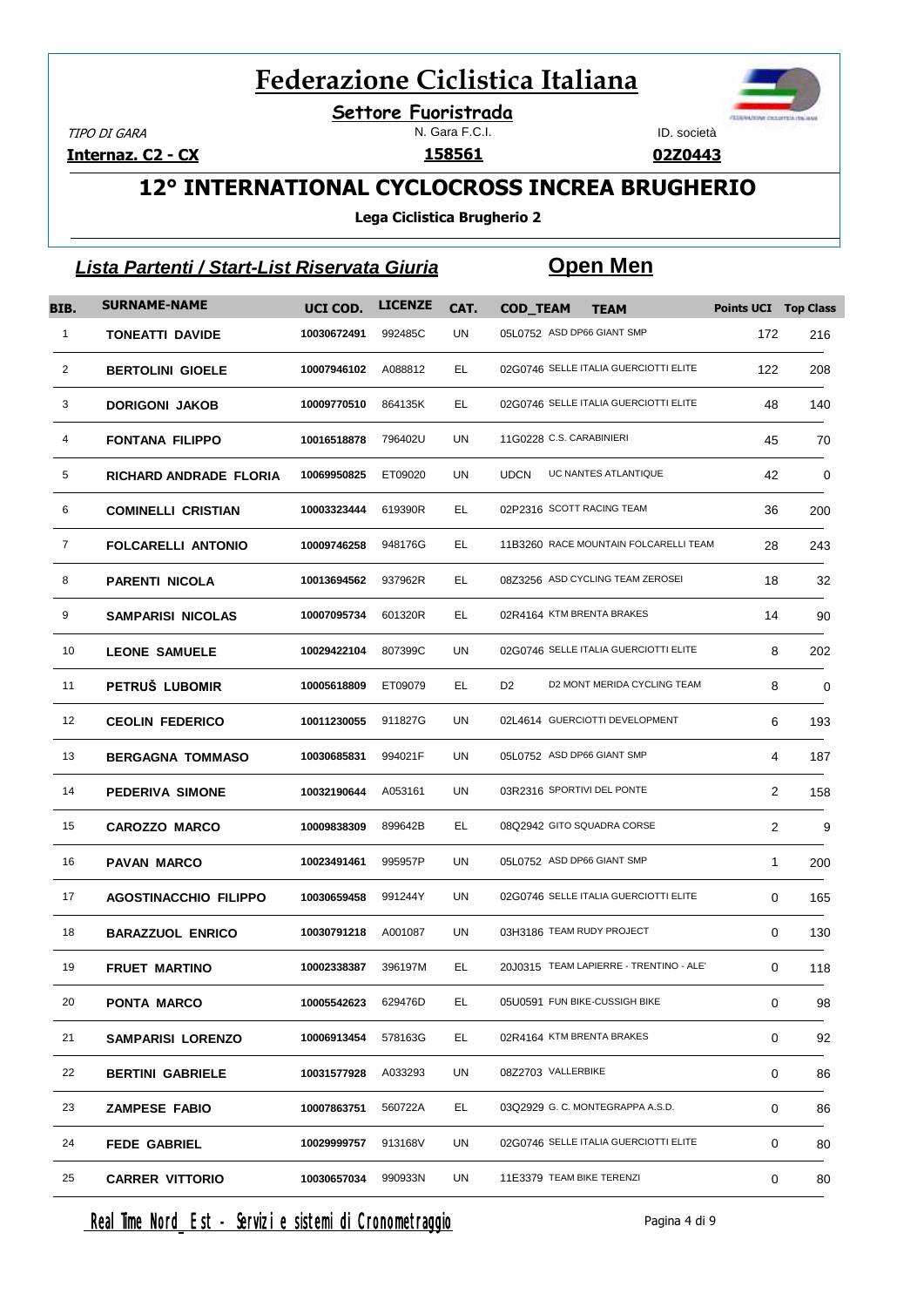**Settore Fuoristrada**

TIPO DI GARA

**Internaz. C2 - CX**

#### N. Gara F.C.I.



**02Z0443**

### **12° INTERNATIONAL CYCLOCROSS INCREA BRUGHERIO**

#### **Lega Ciclistica Brugherio 2**

| 26<br>UN<br>11P2939 CYCLING CAFE' RACING TEAM<br><b>MANCINELLI PHILIPPE</b><br>10029416444<br>807033Q<br>0<br>27<br>EL<br>11G0228 C.S. CARABINIERI<br><b>BRAIDOT DANIELE</b><br>629421W<br>0<br>10006444723<br>05L0752 ASD DP66 GIANT SMP<br>28<br>UN<br>10030690780<br>994525D<br>0<br><b>COSTANTINI RICCARDO</b><br>29<br>UN<br>05L0752 ASD DP66 GIANT SMP<br>960254N<br>0<br>10030379471<br><b>CASASOLA MANUEL</b><br>05P0706 JAM'S BIKE TEAM BUJA<br>UN<br>30<br>10084785054<br>A160304<br>0<br><b>DRUSIN FABIO</b><br>11P2939 CYCLING CAFE' RACING TEAM<br>958274L<br>UN<br>31<br>10030363711<br>0<br><b>BALDESTEIN RAUL</b><br>32<br>UN<br>01C2379 DOTTA BIKE RACING TEAM<br>957187M<br>10030353203<br>0<br><b>CONTI ANDREA</b><br>33<br>EL.<br>A193351<br>03E3248 FOX TEAM<br>0<br>ADAOS ALVAREZ FRANCO N<br>10008141314<br>11B3260 RACE MOUNTAIN FOLCARELLI TEAM<br>34<br>UN<br>0<br>10029905383<br>898274H<br><b>MENICACCI MICHAEL</b><br>20J0315 TEAM LAPIERRE - TRENTINO - ALE'<br>35<br>EL.<br>0<br>10015495025<br>959176B<br><b>MARTINELLI ANDREA</b><br>36<br>UN<br>02R4164 KTM BRENTA BRAKES<br><b>CALLIGARO CRISTIAN</b><br>10030384929<br>961031P<br>0<br>02L4614 GUERCIOTTI DEVELOPMENT<br>37<br>EL.<br>10014819358<br>843528Y<br>0<br><b>GARGANTINI DARIO</b><br>39<br>UN<br>03R2938 HELLAS MONTEFORTE<br>A173762<br>0<br>10091492606<br><b>GIURIATO ANDREA</b><br>09T0410 BICI ADVENTURE TEAM A.S.D.<br>10030675828<br>UN<br>41<br>992968X<br>0<br><b>TORCIANTI GABRIELE</b><br>42<br>08A0344 GS BORGONUOVO<br>937969Y<br>EL.<br>0<br><b>BIAGI KEVIN</b><br>10015474312<br>01U2371 LORIS BIKE PRO TEAM<br>UN<br>43<br>10030397861<br>962830S<br>0<br>PERUZZO ANDREA<br>EL.<br>02J3588 GRUPPO NULLI # GUBER BANCA<br>45<br>727781Z<br>0<br>LINETTI SIMONE<br>10015424701<br>01R1839 VIGOR REDMOUNT - FREEDOM TO<br>46<br><b>VALFRÈ GIULIO</b><br>EL.<br>10009970570<br>721588S<br>0<br><b>RIDE</b><br>48<br>UN<br>A.R.<br>A.R. MONEX CX PRO CYCLING TEAM<br>0<br>10089545835<br>ET09070<br><b>ZAVALA PANTOJA LEONARD</b><br>11B3260 RACE MOUNTAIN FOLCARELLI TEAM<br>10029411491<br>UN<br>49<br>806671B<br>0<br><b>BABUSCI VALERIO</b><br>50<br>UN<br>A.R.<br>A.R. MONEX CX PRO CYCLING TEAM<br>0<br>ET09067<br><b>DEL TORO ROMERO ISAAC</b><br>10089274841<br>EL.<br>0<br>51<br>833370B<br>09W0721 TEAM CINGOLANI<br><b>LUPATO DENNY</b><br>10006806653<br>11B2886 ASD GS PONTINO SERMONETA<br>UN<br>53<br>A132813<br>0<br>ALESSANDRINO LUIGI<br>10067801263<br>01U2371 LORIS BIKE PRO TEAM<br>54<br><b>TURSI LORIS</b><br>10085128901<br>A160651<br>EL.<br>0<br>UN<br>56<br>992078W<br>11B3260 RACE MOUNTAIN FOLCARELLI TEAM<br>0<br><b>OLIVIERI DAMIANO</b><br>10030668148<br>57<br>EL.<br>09W0721 TEAM CINGOLANI<br>0<br>LUPATO ALEX<br>10006107647<br>833866R<br>A.R. MONEX CX PRO CYCLING TEAM<br>58<br>10089970312<br>ET09069<br>UN<br>A.R.<br>0<br><b>GARCIA TREJO CARLOS ALF</b> |  |  |  |    |
|--------------------------------------------------------------------------------------------------------------------------------------------------------------------------------------------------------------------------------------------------------------------------------------------------------------------------------------------------------------------------------------------------------------------------------------------------------------------------------------------------------------------------------------------------------------------------------------------------------------------------------------------------------------------------------------------------------------------------------------------------------------------------------------------------------------------------------------------------------------------------------------------------------------------------------------------------------------------------------------------------------------------------------------------------------------------------------------------------------------------------------------------------------------------------------------------------------------------------------------------------------------------------------------------------------------------------------------------------------------------------------------------------------------------------------------------------------------------------------------------------------------------------------------------------------------------------------------------------------------------------------------------------------------------------------------------------------------------------------------------------------------------------------------------------------------------------------------------------------------------------------------------------------------------------------------------------------------------------------------------------------------------------------------------------------------------------------------------------------------------------------------------------------------------------------------------------------------------------------------------------------------------------------------------------------------------------------------------------------------------------------------------------------------------------------------------------------------------------------------------------------------------------------------------------------------------------------------------------------------------------------------------------------------------------------------------------------------------------------------------------------------------------------------------------------------------------------------------------------------------------------------------------------------|--|--|--|----|
|                                                                                                                                                                                                                                                                                                                                                                                                                                                                                                                                                                                                                                                                                                                                                                                                                                                                                                                                                                                                                                                                                                                                                                                                                                                                                                                                                                                                                                                                                                                                                                                                                                                                                                                                                                                                                                                                                                                                                                                                                                                                                                                                                                                                                                                                                                                                                                                                                                                                                                                                                                                                                                                                                                                                                                                                                                                                                                              |  |  |  | 79 |
|                                                                                                                                                                                                                                                                                                                                                                                                                                                                                                                                                                                                                                                                                                                                                                                                                                                                                                                                                                                                                                                                                                                                                                                                                                                                                                                                                                                                                                                                                                                                                                                                                                                                                                                                                                                                                                                                                                                                                                                                                                                                                                                                                                                                                                                                                                                                                                                                                                                                                                                                                                                                                                                                                                                                                                                                                                                                                                              |  |  |  | 56 |
|                                                                                                                                                                                                                                                                                                                                                                                                                                                                                                                                                                                                                                                                                                                                                                                                                                                                                                                                                                                                                                                                                                                                                                                                                                                                                                                                                                                                                                                                                                                                                                                                                                                                                                                                                                                                                                                                                                                                                                                                                                                                                                                                                                                                                                                                                                                                                                                                                                                                                                                                                                                                                                                                                                                                                                                                                                                                                                              |  |  |  | 56 |
|                                                                                                                                                                                                                                                                                                                                                                                                                                                                                                                                                                                                                                                                                                                                                                                                                                                                                                                                                                                                                                                                                                                                                                                                                                                                                                                                                                                                                                                                                                                                                                                                                                                                                                                                                                                                                                                                                                                                                                                                                                                                                                                                                                                                                                                                                                                                                                                                                                                                                                                                                                                                                                                                                                                                                                                                                                                                                                              |  |  |  | 55 |
|                                                                                                                                                                                                                                                                                                                                                                                                                                                                                                                                                                                                                                                                                                                                                                                                                                                                                                                                                                                                                                                                                                                                                                                                                                                                                                                                                                                                                                                                                                                                                                                                                                                                                                                                                                                                                                                                                                                                                                                                                                                                                                                                                                                                                                                                                                                                                                                                                                                                                                                                                                                                                                                                                                                                                                                                                                                                                                              |  |  |  | 51 |
|                                                                                                                                                                                                                                                                                                                                                                                                                                                                                                                                                                                                                                                                                                                                                                                                                                                                                                                                                                                                                                                                                                                                                                                                                                                                                                                                                                                                                                                                                                                                                                                                                                                                                                                                                                                                                                                                                                                                                                                                                                                                                                                                                                                                                                                                                                                                                                                                                                                                                                                                                                                                                                                                                                                                                                                                                                                                                                              |  |  |  | 44 |
|                                                                                                                                                                                                                                                                                                                                                                                                                                                                                                                                                                                                                                                                                                                                                                                                                                                                                                                                                                                                                                                                                                                                                                                                                                                                                                                                                                                                                                                                                                                                                                                                                                                                                                                                                                                                                                                                                                                                                                                                                                                                                                                                                                                                                                                                                                                                                                                                                                                                                                                                                                                                                                                                                                                                                                                                                                                                                                              |  |  |  | 44 |
|                                                                                                                                                                                                                                                                                                                                                                                                                                                                                                                                                                                                                                                                                                                                                                                                                                                                                                                                                                                                                                                                                                                                                                                                                                                                                                                                                                                                                                                                                                                                                                                                                                                                                                                                                                                                                                                                                                                                                                                                                                                                                                                                                                                                                                                                                                                                                                                                                                                                                                                                                                                                                                                                                                                                                                                                                                                                                                              |  |  |  | 42 |
|                                                                                                                                                                                                                                                                                                                                                                                                                                                                                                                                                                                                                                                                                                                                                                                                                                                                                                                                                                                                                                                                                                                                                                                                                                                                                                                                                                                                                                                                                                                                                                                                                                                                                                                                                                                                                                                                                                                                                                                                                                                                                                                                                                                                                                                                                                                                                                                                                                                                                                                                                                                                                                                                                                                                                                                                                                                                                                              |  |  |  | 40 |
|                                                                                                                                                                                                                                                                                                                                                                                                                                                                                                                                                                                                                                                                                                                                                                                                                                                                                                                                                                                                                                                                                                                                                                                                                                                                                                                                                                                                                                                                                                                                                                                                                                                                                                                                                                                                                                                                                                                                                                                                                                                                                                                                                                                                                                                                                                                                                                                                                                                                                                                                                                                                                                                                                                                                                                                                                                                                                                              |  |  |  | 40 |
|                                                                                                                                                                                                                                                                                                                                                                                                                                                                                                                                                                                                                                                                                                                                                                                                                                                                                                                                                                                                                                                                                                                                                                                                                                                                                                                                                                                                                                                                                                                                                                                                                                                                                                                                                                                                                                                                                                                                                                                                                                                                                                                                                                                                                                                                                                                                                                                                                                                                                                                                                                                                                                                                                                                                                                                                                                                                                                              |  |  |  | 34 |
|                                                                                                                                                                                                                                                                                                                                                                                                                                                                                                                                                                                                                                                                                                                                                                                                                                                                                                                                                                                                                                                                                                                                                                                                                                                                                                                                                                                                                                                                                                                                                                                                                                                                                                                                                                                                                                                                                                                                                                                                                                                                                                                                                                                                                                                                                                                                                                                                                                                                                                                                                                                                                                                                                                                                                                                                                                                                                                              |  |  |  | 33 |
|                                                                                                                                                                                                                                                                                                                                                                                                                                                                                                                                                                                                                                                                                                                                                                                                                                                                                                                                                                                                                                                                                                                                                                                                                                                                                                                                                                                                                                                                                                                                                                                                                                                                                                                                                                                                                                                                                                                                                                                                                                                                                                                                                                                                                                                                                                                                                                                                                                                                                                                                                                                                                                                                                                                                                                                                                                                                                                              |  |  |  | 9  |
|                                                                                                                                                                                                                                                                                                                                                                                                                                                                                                                                                                                                                                                                                                                                                                                                                                                                                                                                                                                                                                                                                                                                                                                                                                                                                                                                                                                                                                                                                                                                                                                                                                                                                                                                                                                                                                                                                                                                                                                                                                                                                                                                                                                                                                                                                                                                                                                                                                                                                                                                                                                                                                                                                                                                                                                                                                                                                                              |  |  |  | 8  |
|                                                                                                                                                                                                                                                                                                                                                                                                                                                                                                                                                                                                                                                                                                                                                                                                                                                                                                                                                                                                                                                                                                                                                                                                                                                                                                                                                                                                                                                                                                                                                                                                                                                                                                                                                                                                                                                                                                                                                                                                                                                                                                                                                                                                                                                                                                                                                                                                                                                                                                                                                                                                                                                                                                                                                                                                                                                                                                              |  |  |  | 2  |
|                                                                                                                                                                                                                                                                                                                                                                                                                                                                                                                                                                                                                                                                                                                                                                                                                                                                                                                                                                                                                                                                                                                                                                                                                                                                                                                                                                                                                                                                                                                                                                                                                                                                                                                                                                                                                                                                                                                                                                                                                                                                                                                                                                                                                                                                                                                                                                                                                                                                                                                                                                                                                                                                                                                                                                                                                                                                                                              |  |  |  | 0  |
|                                                                                                                                                                                                                                                                                                                                                                                                                                                                                                                                                                                                                                                                                                                                                                                                                                                                                                                                                                                                                                                                                                                                                                                                                                                                                                                                                                                                                                                                                                                                                                                                                                                                                                                                                                                                                                                                                                                                                                                                                                                                                                                                                                                                                                                                                                                                                                                                                                                                                                                                                                                                                                                                                                                                                                                                                                                                                                              |  |  |  | 0  |
|                                                                                                                                                                                                                                                                                                                                                                                                                                                                                                                                                                                                                                                                                                                                                                                                                                                                                                                                                                                                                                                                                                                                                                                                                                                                                                                                                                                                                                                                                                                                                                                                                                                                                                                                                                                                                                                                                                                                                                                                                                                                                                                                                                                                                                                                                                                                                                                                                                                                                                                                                                                                                                                                                                                                                                                                                                                                                                              |  |  |  | 0  |
|                                                                                                                                                                                                                                                                                                                                                                                                                                                                                                                                                                                                                                                                                                                                                                                                                                                                                                                                                                                                                                                                                                                                                                                                                                                                                                                                                                                                                                                                                                                                                                                                                                                                                                                                                                                                                                                                                                                                                                                                                                                                                                                                                                                                                                                                                                                                                                                                                                                                                                                                                                                                                                                                                                                                                                                                                                                                                                              |  |  |  | 0  |
|                                                                                                                                                                                                                                                                                                                                                                                                                                                                                                                                                                                                                                                                                                                                                                                                                                                                                                                                                                                                                                                                                                                                                                                                                                                                                                                                                                                                                                                                                                                                                                                                                                                                                                                                                                                                                                                                                                                                                                                                                                                                                                                                                                                                                                                                                                                                                                                                                                                                                                                                                                                                                                                                                                                                                                                                                                                                                                              |  |  |  | 0  |
|                                                                                                                                                                                                                                                                                                                                                                                                                                                                                                                                                                                                                                                                                                                                                                                                                                                                                                                                                                                                                                                                                                                                                                                                                                                                                                                                                                                                                                                                                                                                                                                                                                                                                                                                                                                                                                                                                                                                                                                                                                                                                                                                                                                                                                                                                                                                                                                                                                                                                                                                                                                                                                                                                                                                                                                                                                                                                                              |  |  |  | 0  |
|                                                                                                                                                                                                                                                                                                                                                                                                                                                                                                                                                                                                                                                                                                                                                                                                                                                                                                                                                                                                                                                                                                                                                                                                                                                                                                                                                                                                                                                                                                                                                                                                                                                                                                                                                                                                                                                                                                                                                                                                                                                                                                                                                                                                                                                                                                                                                                                                                                                                                                                                                                                                                                                                                                                                                                                                                                                                                                              |  |  |  | 0  |
|                                                                                                                                                                                                                                                                                                                                                                                                                                                                                                                                                                                                                                                                                                                                                                                                                                                                                                                                                                                                                                                                                                                                                                                                                                                                                                                                                                                                                                                                                                                                                                                                                                                                                                                                                                                                                                                                                                                                                                                                                                                                                                                                                                                                                                                                                                                                                                                                                                                                                                                                                                                                                                                                                                                                                                                                                                                                                                              |  |  |  | 0  |
|                                                                                                                                                                                                                                                                                                                                                                                                                                                                                                                                                                                                                                                                                                                                                                                                                                                                                                                                                                                                                                                                                                                                                                                                                                                                                                                                                                                                                                                                                                                                                                                                                                                                                                                                                                                                                                                                                                                                                                                                                                                                                                                                                                                                                                                                                                                                                                                                                                                                                                                                                                                                                                                                                                                                                                                                                                                                                                              |  |  |  | 0  |
|                                                                                                                                                                                                                                                                                                                                                                                                                                                                                                                                                                                                                                                                                                                                                                                                                                                                                                                                                                                                                                                                                                                                                                                                                                                                                                                                                                                                                                                                                                                                                                                                                                                                                                                                                                                                                                                                                                                                                                                                                                                                                                                                                                                                                                                                                                                                                                                                                                                                                                                                                                                                                                                                                                                                                                                                                                                                                                              |  |  |  | 0  |
|                                                                                                                                                                                                                                                                                                                                                                                                                                                                                                                                                                                                                                                                                                                                                                                                                                                                                                                                                                                                                                                                                                                                                                                                                                                                                                                                                                                                                                                                                                                                                                                                                                                                                                                                                                                                                                                                                                                                                                                                                                                                                                                                                                                                                                                                                                                                                                                                                                                                                                                                                                                                                                                                                                                                                                                                                                                                                                              |  |  |  | 0  |
|                                                                                                                                                                                                                                                                                                                                                                                                                                                                                                                                                                                                                                                                                                                                                                                                                                                                                                                                                                                                                                                                                                                                                                                                                                                                                                                                                                                                                                                                                                                                                                                                                                                                                                                                                                                                                                                                                                                                                                                                                                                                                                                                                                                                                                                                                                                                                                                                                                                                                                                                                                                                                                                                                                                                                                                                                                                                                                              |  |  |  | 0  |

Real Time Nord Est - Servizi e sistemi di Cronometraggio enteri di Pagina 5 di 9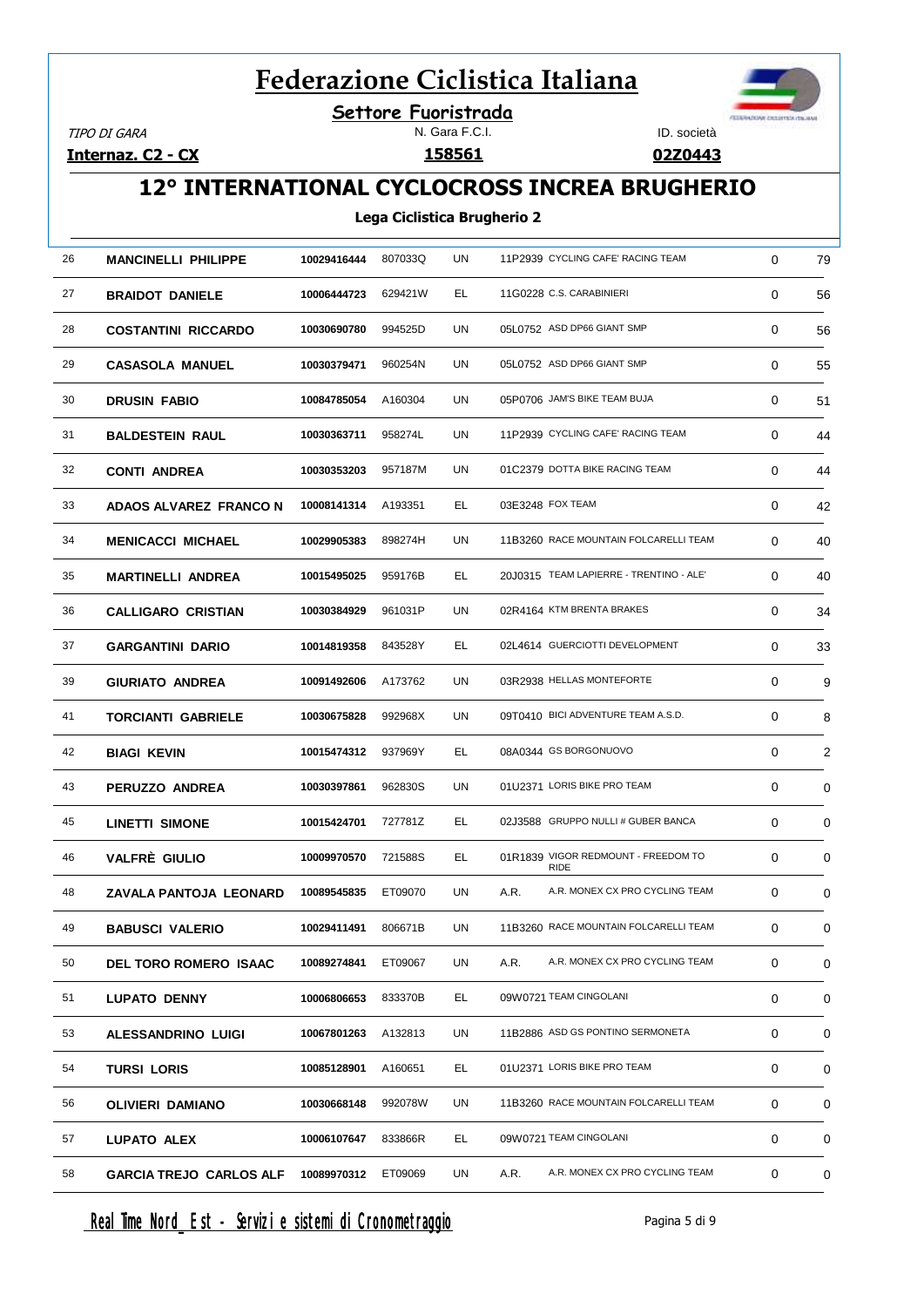**Settore Fuoristrada**

TIPO DI GARA

**Internaz. C2 - CX**

N. Gara F.C.I. **158561**



**02Z0443**

### **12° INTERNATIONAL CYCLOCROSS INCREA BRUGHERIO**

#### **Lega Ciclistica Brugherio 2**

| 59              | <b>CAMARENA DE LEON BRUN</b> | 10105144142        | ET09068 | UN        | A.R.         | A.R. MONEX CX PRO CYCLING TEAM                 | $\Omega$    | 0           |
|-----------------|------------------------------|--------------------|---------|-----------|--------------|------------------------------------------------|-------------|-------------|
| 60              | <b>MARZANI MARCO</b>         | 10023559563        | 718120D | UN        |              | 07Y1041 LUGAGNANO OFF ROAD                     | 0           | 0           |
| 61              | <b>SALVALAGGIO GIACOMO</b>   | 10030246503        | 945531R | UN        |              | 00A0199 SPEEDER CYCLING TEAM                   | $\mathbf 0$ | 0           |
| 63              | VAN CAMPENHOUT JETZE         | 10064968863        | ET09064 | <b>UN</b> | <b>DEC</b>   | DESCHACHT-GROUP HENS-<br><b>CONTAINERS MAE</b> | $\Omega$    | $\mathbf 0$ |
| 64              | <b>AUFFRET RONAN</b>         | 10068080644        | ET09021 | UN        | <b>PODIO</b> | <b>TEAM PODICOM</b>                            | $\Omega$    | $\mathbf 0$ |
| 65              | HUMBERT VALENTIN             | 10009351184        | ET08746 | EL.       | S1NEO        | TEAM S1NEO-LOUDEAC                             | $\Omega$    | 0           |
| 66              | <b>NOVERO ANDREA</b>         | 10030562054        | 981459W | UN        |              | 01S1310 TEAM CICLOTECA                         | $\Omega$    | $\Omega$    |
| 67              | DALLA PIETA' KEVIN           | 10086869847        | A162998 | EL        |              | 01U2371 LORIS BIKE PRO TEAM                    | $\Omega$    | $\mathbf 0$ |
| 68              | <b>OURLIAC TINO</b>          | 10067356477        | ET09102 | UN        | fima         | FIMA CYRPEO ALIAN                              | 0           | $\mathbf 0$ |
| 69              | <b>BOLZONI EMANUELE</b>      | 10094300552        | A211763 | UN        |              | 02C4485 GUERCIOTTI DEVELOPMENT                 | 0           | 0           |
| 70              | <b>LAVERGE MAXIM</b>         | 10064936228        | ET08662 | UN        |              | MOLEN MOLENSPURTERS MEULKEBEKE                 | $\Omega$    | $\mathbf 0$ |
| 71              | ROVATI LUCA                  | 10108334432        | A207739 | EL        |              | 01U2371 LORIS BIKE PRO TEAM                    | $\Omega$    | $\mathbf 0$ |
| 72              | <b>PAINS XAVIER</b>          | 10066338179        | ET08900 | UN        | <b>FIMA</b>  | FIMA CYRPEO ALIAN                              | 0           | $\mathbf 0$ |
| 73              | <b>BALLINI SIMONE</b>        | 10100135306        | A188341 | UN        |              | 01N2074 LESSONA BIKE TEAM                      | 0           | 0           |
| 74              | <b>ARREOLA DIMAS DIEGO</b>   | 10113828268        | ET09066 | UN        | A.R.         | A.R. MONEX CX PRO CYCLING TEAM                 | $\Omega$    | $\mathbf 0$ |
| 75              | <b>COMINCINI GABRIELE</b>    | 10030699571        | 995461N | <b>UN</b> |              | 02J3588 GRUPPO NULLI # GUBER BANCA             | 0           | $\mathbf 0$ |
| 76              | <b>CLARYSSE ELIO</b>         | 10065000589        | ET08664 | UN        | <b>PROX</b>  | PROXIMUS-ALPHAMOTORHOMES-<br>DOLTCINI.C        | 0           | 0           |
| 77              | <b>CATALDO LORENZO</b>       | 10015474716        | 894047M | UN        |              | 08S1666 GRAGNANO SPORTING CLUB                 | 0           | 0           |
| 83              | <b>BONDAVALLI SAMUELE</b>    | 10063214274        | A129500 | <b>UN</b> |              | 02G3993 ASD CHERO GROUP TEAM SFRENATI          | 0           | $\mathbf 0$ |
| <u>Open Men</u> |                              | Totale partenti 71 |         |           |              |                                                |             |             |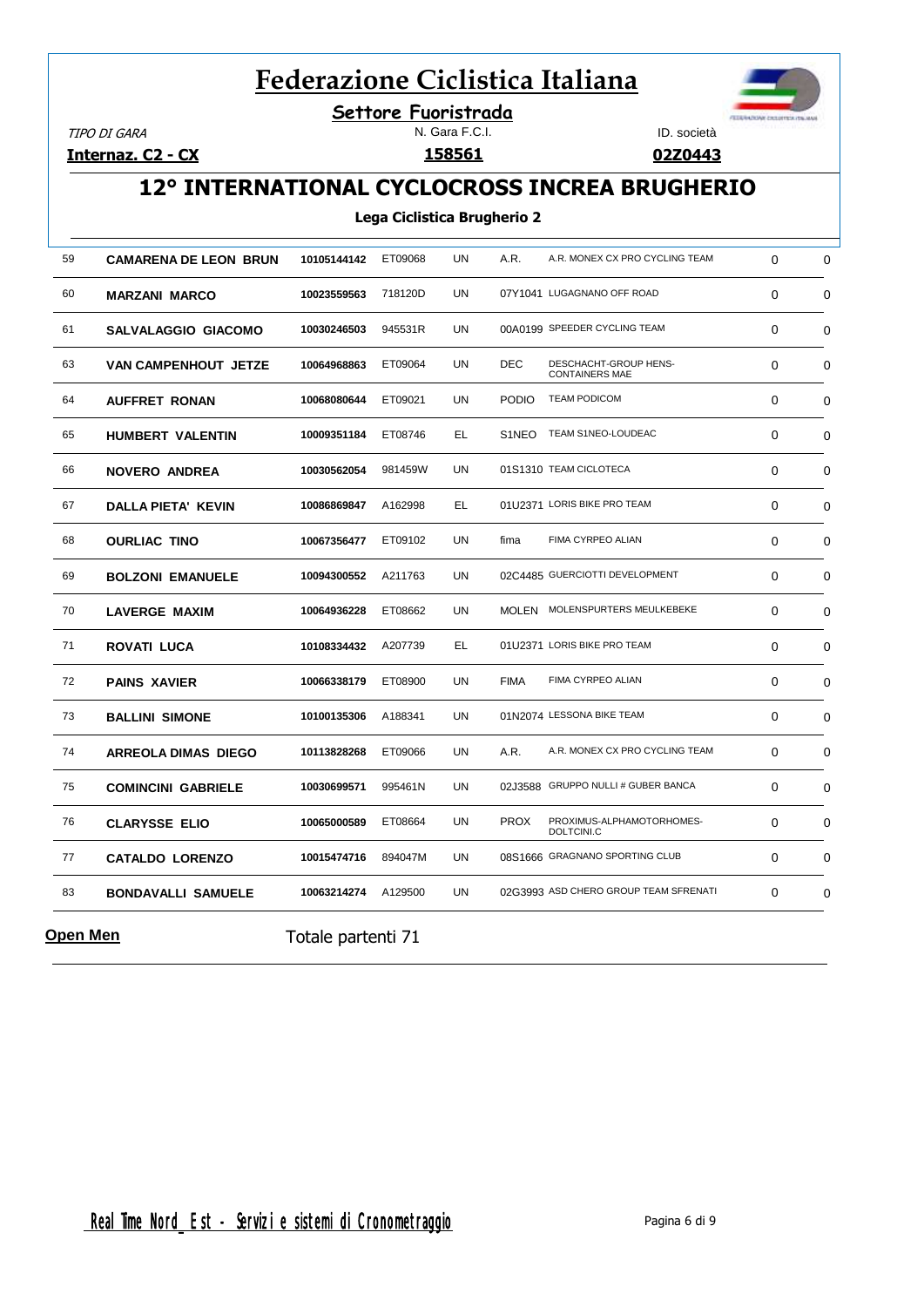N. Gara F.C.I. **Settore Fuoristrada**

TIPO DI GARA

**Internaz. C2 - CX**

ID. società

**02Z0443**

## **12° INTERNATIONAL CYCLOCROSS INCREA BRUGHERIO**

**Lega Ciclistica Brugherio 2**

|              | Lista Partenti / Start-List Riservata Giuria |             |                |      |                   | <u>Juniores</u>                                       |                             |     |
|--------------|----------------------------------------------|-------------|----------------|------|-------------------|-------------------------------------------------------|-----------------------------|-----|
| BIB.         | <b>SURNAME-NAME</b>                          | UCI COD.    | <b>LICENZE</b> | CAT. | <b>COD_TEAM</b>   | <b>TEAM</b>                                           | <b>Points UCI Top Class</b> |     |
| $\mathbf{1}$ | PALETTI LUCA                                 | 10029282967 | 798848L        | JU   |                   | 07P1921 A FAVORE DEL CICLISMO A.S.D.                  | 27                          | 405 |
| 2            | <b>CARRER IVAN</b>                           | 10030657236 | 990936R        | JU   |                   | 11E3379 TEAM BIKE TERENZI                             | 12                          | 210 |
| 3            | <b>CAFUERI TOMMASO</b>                       | 10029149591 | 786067U        | JU   |                   | 05L0752 ASD DP66 GIANT SMP                            | 10                          | 226 |
| 4            | <b>PRA' ETTORE</b>                           | 10031342094 | A024617        | JU   |                   | 03R2938 HELLAS MONTEFORTE                             | 8                           | 283 |
| 5            | <b>BASSIGNANA FABIO</b>                      | 10028900627 | 714480T        | JU   |                   | 03X0224 ASD GS SORGENTE PRADIPOZZO                    | 8                           | 242 |
| 6            | <b>BORELLO FILIPPO</b>                       | 10030713820 | 996720W        | JU   |                   | 02L4614 GUERCIOTTI DEVELOPMENT                        | 8                           | 211 |
| 7            | <b>PACCAGNELLA ELIAN</b>                     | 10060204345 | A124776        | JU   |                   | 21A1009 ZANOLINI-SÜDTIROL POST                        | 6                           | 242 |
| 8            | TABOTTA TOMMASO                              | 10028972062 | 720922T        | JU   |                   | 05L0752 ASD DP66 GIANT SMP                            | 5                           | 165 |
| 9            | <b>VARI SIMONE</b>                           | 10029546180 | 834528P        | JU   |                   | 11B3260 RACE MOUNTAIN FOLCARELLI TEAM                 | 4                           | 212 |
| 10           | <b>BOLZAN EDOARDO</b>                        | 10028786752 | 705142B        | JU   |                   | 03J1480 G.S. WINNERBIKE                               | 3                           | 148 |
| 11           | <b>MARES ELIA</b>                            | 10031453343 | A028612        | JU   |                   | 03Q2929 G. C. MONTEGRAPPA A.S.D.                      | $\overline{2}$              | 153 |
| 85           | <b>BELLON DAMON</b>                          | 10065070311 | ET             | JU   | BELL              | BELLONI CYCLING TEAM                                  | 2                           | 0   |
| 12           | <b>ZANOLINI ALAN</b>                         | 10029132922 | 782409D        | JU   |                   | 21A1009 ZANOLINI-SÜDTIROL POST                        | 0                           | 181 |
| 13           | <b>CANCEDDA EROS</b>                         | 10030516584 | 977347G        | JU   |                   | 02G0746 SELLE ITALIA GUERCIOTTI ELITE                 | $\Omega$                    | 170 |
| 14           | <b>ALBERTI TOMMASO</b>                       | 10029065426 | 728739P        | JU   | 08A2700 ELBA BIKE |                                                       | 0                           | 118 |
| 15           | <b>DALLAGO ANDREA</b>                        | 10029268217 | 797900C        | JU   |                   | 21A1009 ZANOLINI-SÜDTIROL POST                        | 0                           | 114 |
| 16           | <b>FERRI TOMMASO</b>                         | 10030718971 | 996984C        | JU   |                   | 08W3253 VALDARNO REGIA CONGRESSI<br><b>SEIECOM</b>    | 0                           | 110 |
| 17           | DANTE ALESSANDRO MARIO                       | 10028756743 | 702638R        | JU   |                   | 02S2343 ASD TEAM BRAMATI TRINX FACTORY<br><b>TEAM</b> | 0                           | 108 |
| 18           | <b>SCAPPINI SAMUELE</b>                      | 10030866895 | A005336        | JU   |                   | 10A0861 TEAM FORTEBRACCIO                             | 0                           | 98  |
| 19           | <b>TONEATTI LUCA</b>                         | 10034676874 | A101382        | JU   |                   | 05P0706 JAM'S BIKE TEAM BUJA                          | 0                           | 91  |
| 20           | <b>GALLIO FILIPPO</b>                        | 10030920449 | A008112        | JU   |                   | 03R2316 SPORTIVI DEL PONTE                            | 0                           | 82  |
| 21           | <b>MANTO GIORGIO</b>                         | 10032919255 | A072069        | JU   |                   | 03H3186 TEAM RUDY PROJECT                             | 0                           | 81  |
| 22           | <b>GIUSEPPETTI GABRIELE</b>                  | 10052307737 | A102982        | JU   |                   | 11P2939 CYCLING CAFE' RACING TEAM                     | 0                           | 77  |
| 23           | <b>GALLIO ALESSANDRO</b>                     | 10030920550 | A008113        | JU   |                   | 03R2316 SPORTIVI DEL PONTE                            | 0                           | 61  |
| 24           | <b>LEONARDI GABRIELE</b>                     | 10030700783 | 995536H        | JU   |                   | 11P2939 CYCLING CAFE' RACING TEAM                     | 0                           | 61  |

Real Time Nord Est - Servizi e sistemi di Cronometraggio enteri di Pagina 7 di 9

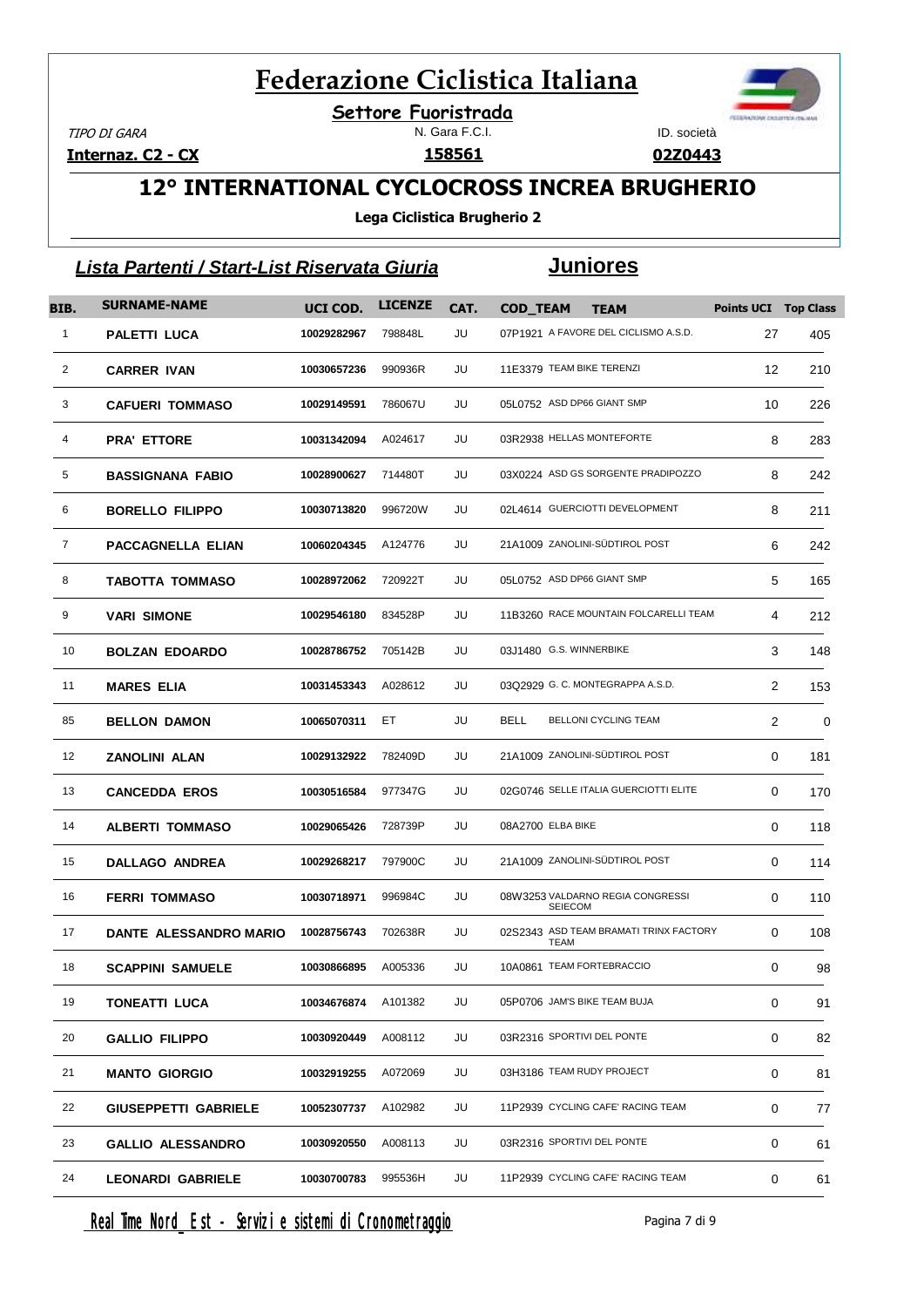**Settore Fuoristrada**

TIPO DI GARA

**Internaz. C2 - CX**

#### N. Gara F.C.I.

ID. società

**02Z0443**

## **12° INTERNATIONAL CYCLOCROSS INCREA BRUGHERIO**

#### **Lega Ciclistica Brugherio 2**

| 25 | <b>BONETTO CARLO</b>      | 10032631891 | A064481 | JU | 22X1862 SCOTT LIBARNA XCO                            | 0 | 56 |
|----|---------------------------|-------------|---------|----|------------------------------------------------------|---|----|
| 26 | <b>MAREZZI NATAN</b>      | 10028892240 | 713763G | JU | 07P1921 A FAVORE DEL CICLISMO A.S.D.                 | 0 | 51 |
| 27 | PIZZATO ANDREA            | 10029427558 | 807837K | JU | 21A1009 ZANOLINI-SÜDTIROL POST                       | 0 | 45 |
| 28 | <b>FRACCHETTI SIMONE</b>  | 10031719889 | A038577 | JU | 21A1009 ZANOLINI-SÜDTIROL POST                       | 0 | 44 |
| 29 | <b>RINALDONI DAVID</b>    | 10058253433 | A121755 | JU | 09W0721 TEAM CINGOLANI                               | 0 | 42 |
| 30 | <b>MAGNANI SIMONE</b>     | 10029090280 | 772199F | JU | 07Q0304 PEDALE FIDENTINO RACE TEAM                   | 0 | 39 |
| 31 | PELLEGRINI KEVIN          | 10032506401 | A061083 | JU | 21A1009 ZANOLINI-SÜDTIROL POST                       | 0 | 39 |
| 32 | <b>LEONI GIOVANNI</b>     | 10034595234 | A100051 | JU | 21A1009 ZANOLINI-SÜDTIROL POST                       | 0 | 35 |
| 33 | <b>PISANU VALERIO</b>     | 10029414020 | 806871U | JU | 11B3260 RACE MOUNTAIN FOLCARELLI TEAM                | 0 | 28 |
| 35 | <b>NADALINI TOMMASO</b>   | 10034342428 | A096155 | JU | 05P0602 BANNIA ASS.SPORT.DILETT.                     | 0 | 25 |
| 36 | <b>MALFATTI DAVIDE</b>    | 10028794937 | 705780P | JU | 21A1009 ZANOLINI-SÜDTIROL POST                       | 0 | 24 |
| 37 | DE GASPARI ANDREA         | 10034585736 | A099883 | JU | 03R2938 HELLAS MONTEFORTE                            | 0 | 18 |
| 38 | DA PARE' ALESSANDRO       | 10032262786 | A054926 | JU | 05L0752 ASD DP66 GIANT SMP                           | 0 | 13 |
| 39 | <b>CARBONE ANDREA</b>     | 10029099273 | 774911S | JU | 22F0049 CICLI LUCCHINI                               | 0 | 12 |
| 40 | DI GASPERO CRISTIANO      | 10033905322 | A089918 | JU | 05P0706 JAM'S BIKE TEAM BUJA                         | 0 | 12 |
| 41 | <b>BENASSI MATTEO</b>     | 10030939344 | A008984 | JU | 07D1752 TEAM LA VERDE A.S.D.                         | 0 | 10 |
| 42 | <b>SERAFINI NICHOLAS</b>  | 10030781518 | A000644 | JU | 05P0602 BANNIA ASS.SPORT.DILETT.                     | 0 | 8  |
| 43 | <b>FAILLI ALESSANDRO</b>  | 10034314742 | A095779 | JU | 08C0150 GS OLIMPIA VALDARNESE                        | 0 | 6  |
| 44 | <b>CHECCHIN LORENZO</b>   | 10031628953 | A035180 | JU | 02S2343 ASD TEAM BRAMATI TRINX FACTORY<br>TEAM       | 0 | 5  |
| 46 | <b>BARTOLINI FEDERICO</b> | 10081925271 | A154710 | JU | 09T0410 BICI ADVENTURE TEAM A.S.D.                   | 0 | 4  |
| 47 | <b>BENASSATI ENRICO</b>   | 10107842156 | A204269 | JU | 07P1921 A FAVORE DEL CICLISMO A.S.D.                 | 0 | 3  |
| 48 | ARDUINI LEONARDO          | 10031814768 | A041804 | JU | 02R4164 KTM BRENTA BRAKES                            | 0 | 2  |
| 49 | <b>PIAI SIMONE</b>        | 10101483404 | A192679 | JU | 01Z2399 SCOTT - LIBARNA BIKE RACING TEAM<br>AS       | 0 | 0  |
| 50 | <b>SARTORI MARTINO</b>    | 10076986658 | A145494 | JU | 02W3745 MTB INCREA BRUGHERIO ASD                     | 0 | 0  |
| 51 | <b>BONALDA ALESSANDRO</b> | 10088597962 | A163234 | JU | 02T4549 STM ASSOCIAZIONE SPORTIVA<br><b>DILETTAN</b> | 0 | 0  |
| 52 | <b>MANCIN ALESSANDRO</b>  | 10029454638 | 809797D | JU | 07Q0304 PEDALE FIDENTINO RACE TEAM                   | 0 | 0  |
| 53 | <b>BORDIN MATTEO</b>      | 10034355764 | A096430 | JU | 02U1657 GS CICLI FIORIN ASD                          | 0 | 0  |

Real Time Nord Est - Servizi e sistemi di Cronometraggio enteri di pagina 8 di 9